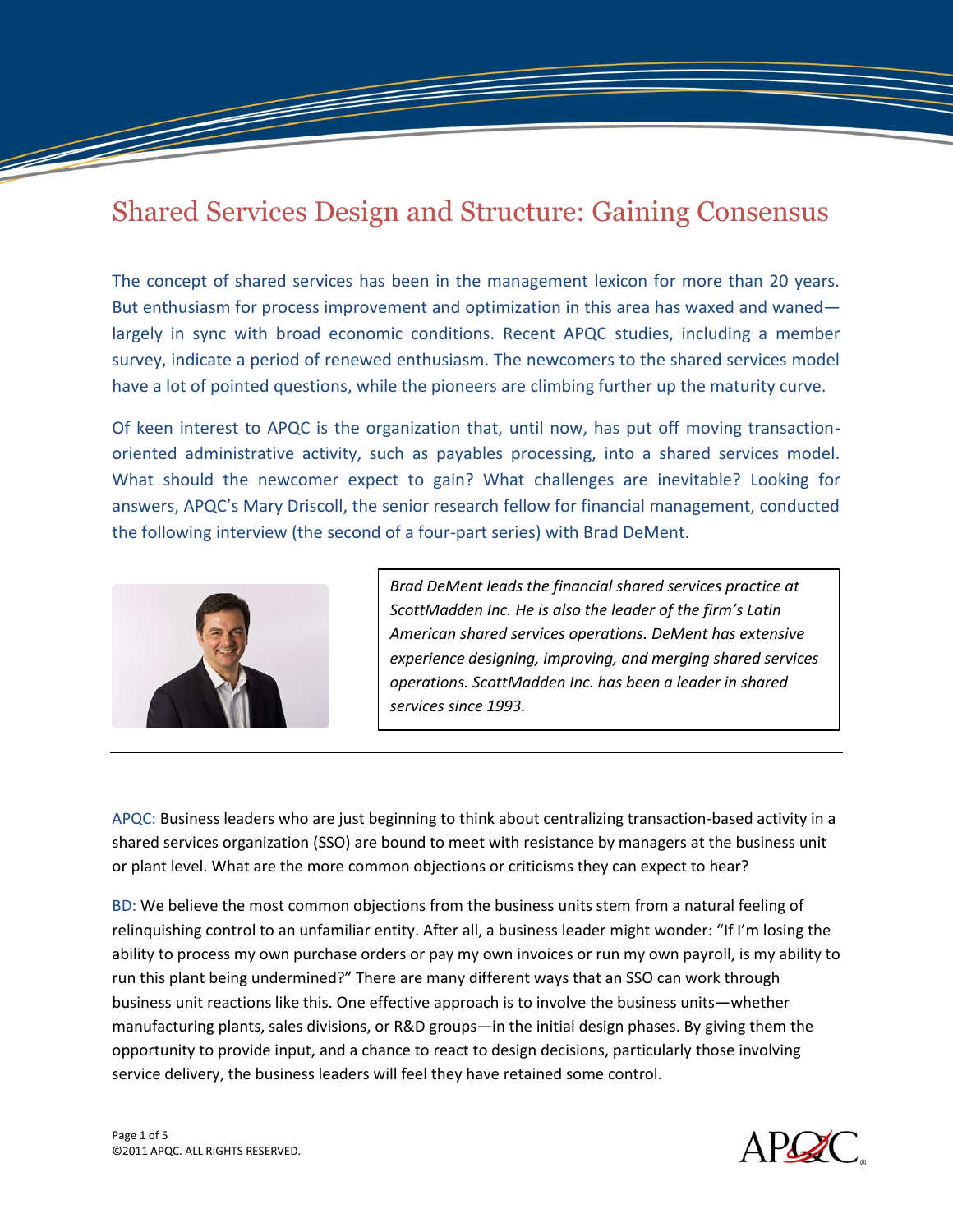Another approach is to appoint a liaison, or "account manager," to interact with the businesses on a regular basis. The idea is to find the right person who reports to the SSO but keeps the interests of the business units in mind as well. We've seen cases where this liaison is recruited from the business unit that person can be quite effective at diluting the initial resistance. Business unit leaders tend to be more willing to release services to a person they know and trust versus a nameless, faceless centralized operation.

APQC: What is more sensible: phasing in the SSO model, one function at a time, or taking the "big bang" approach to implementation?

BD: An SSO implementation provides tremendous opportunities to a company in terms of cost and quality of services, but it is certainly a large undertaking that requires careful planning. The implementation approach really depends on several factors—namely a company's leadership style, systems, geographic dispersion, culture, and other competing initiatives. But, generally speaking, it makes sense to start with a high-volume, transaction-oriented service such as travel and expense reimbursement, or invoice payments, or even payroll. This way, you can test the model on proven SSO services that have high payoffs, get it right, and demonstrate success to business unit clients. Showing the business units a working model builds much stronger trust and willingness to take on higher-valueadded or nonconventional functions in future phases.

## APQC: What are some best practices regarding SSO governance structures?

BD: There are several dimensions of governance available. The key is to pick the one that offers a balance of low complexity and appropriate oversight. Given that you'll encounter initial resistance, if not heavy resistance, from the internal business units, it's imperative to get their involvement early on in setting the mission and expectations for the SSO. The role of the governance board is to set guidelines that allow the SSO and the Business Units to work together in a partnership without one or the other claiming final decision making authority. Boards often rule on large investment decisions for new services, territory expansion, ERP technology, major service issues that interfere with business operations, etc., but do not become involved in day-to-day SSO decision making.

Typically, the "starter governance boards" include representatives from the corporate level, maybe the chief financial officer; the SSO leadership representation; and most importantly, the business unit(s). So, you may have the head of finance or the lead controller at the business unit or division level, or even a division-level president, weigh in on services that are provided. Balanced governance can help overcome the initial hurdles of starting an SSO. As the SSO matures and more trust is gained from the businesses, these governance structures can often be thinned down, which allows for quicker decision making.

T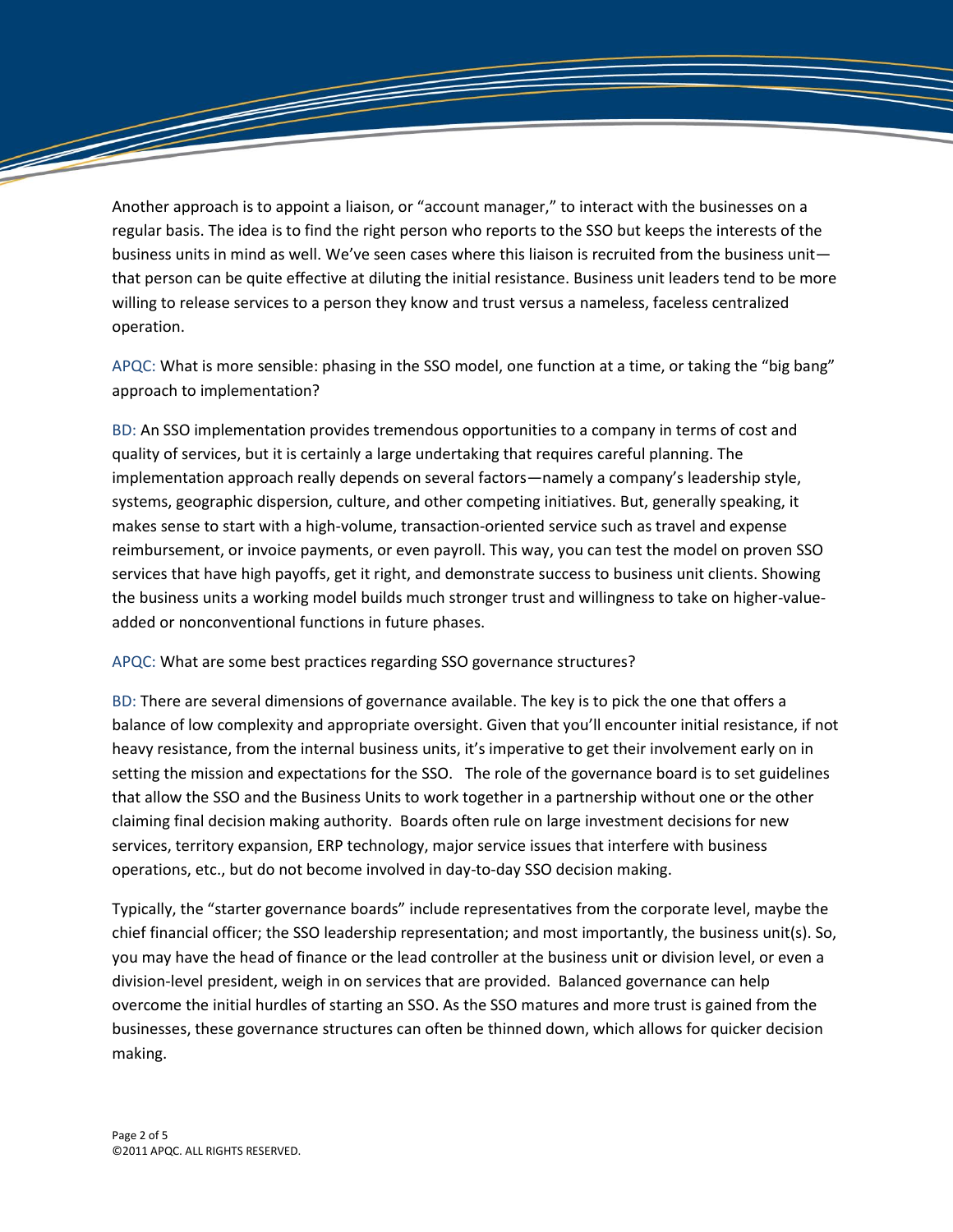APQC: How do you unearth the existing biases among the people who will become the SSO's internal customers?

BD: Customer satisfaction surveys are great tools. You want to reach out before you start a shared service design and ask the business units questions about their [expected] daily use of SSO services contrasted to the importance of these services. Answers may shed light on tedious non-value added services that can be discontinued or missing services that need to be provided. Responses regarding the reliability and accuracy of existing service levels will provide a baseline to measure future SSO improvement. It is not only a chance to offer an opinion, but it gives the customers a role in the SSO design at some level. We always learn something from surveys that customizes the final SSO design.

## APQC: Can you give us an example?

<u> F</u>

BD: Yes. They sound like little things at first, but they are very important to your internal clients. Consider a company that has heavy manufacturing divisions. The SSO may plan on promoting a lot of self-service technology—for instance, automated access to payroll information such as time and attendance details, or information on invoice status. But chances are that these manufacturing line workers don't have constant access to computers or phones.

When designing the SSO, it's vital to understand the environment of the customers—in this example, their working hours, the number of shifts, the length of the lunch break, etc. Would they prefer a kiosk out in the break area, calling from home after business hours, or both? You'd also want to know what types of information you should put out on these kiosks. A pre-design customer survey allows you to get a clear picture of their preferences before designing delivery channels.

APQC: When should the service level agreement (SLA) be created? (This is the formal document that sets forth what kinds of business services the SSO will provide and at what levels of detail, quantity, quality, price, and so on.)

BD: A lot of companies wait to craft SLAs until after the SSO has been up and running for two or three years. Then they start building SLAs and [cost] charge-back strategies. We think it is more sensible to do that work up front, before you settle on design. This, again, is a good way to gain business unit input and confidence in the earliest and toughest stages of SSO development.

APQC: That's a bit counterintuitive, isn't it? Shouldn't the SSO take some time to determine its true costs and capabilities?

BD: Actually, the discussion with your clients about the SLA is far more valuable than the SLA document itself. A lot of companies put enormous effort into building very thick and legalistic SLA documents, only to see them filed away and never truly utilized. What is more useful is the frank, face-to-face discussion about customer needs and what the SSO can deliver. Key communication channels and desired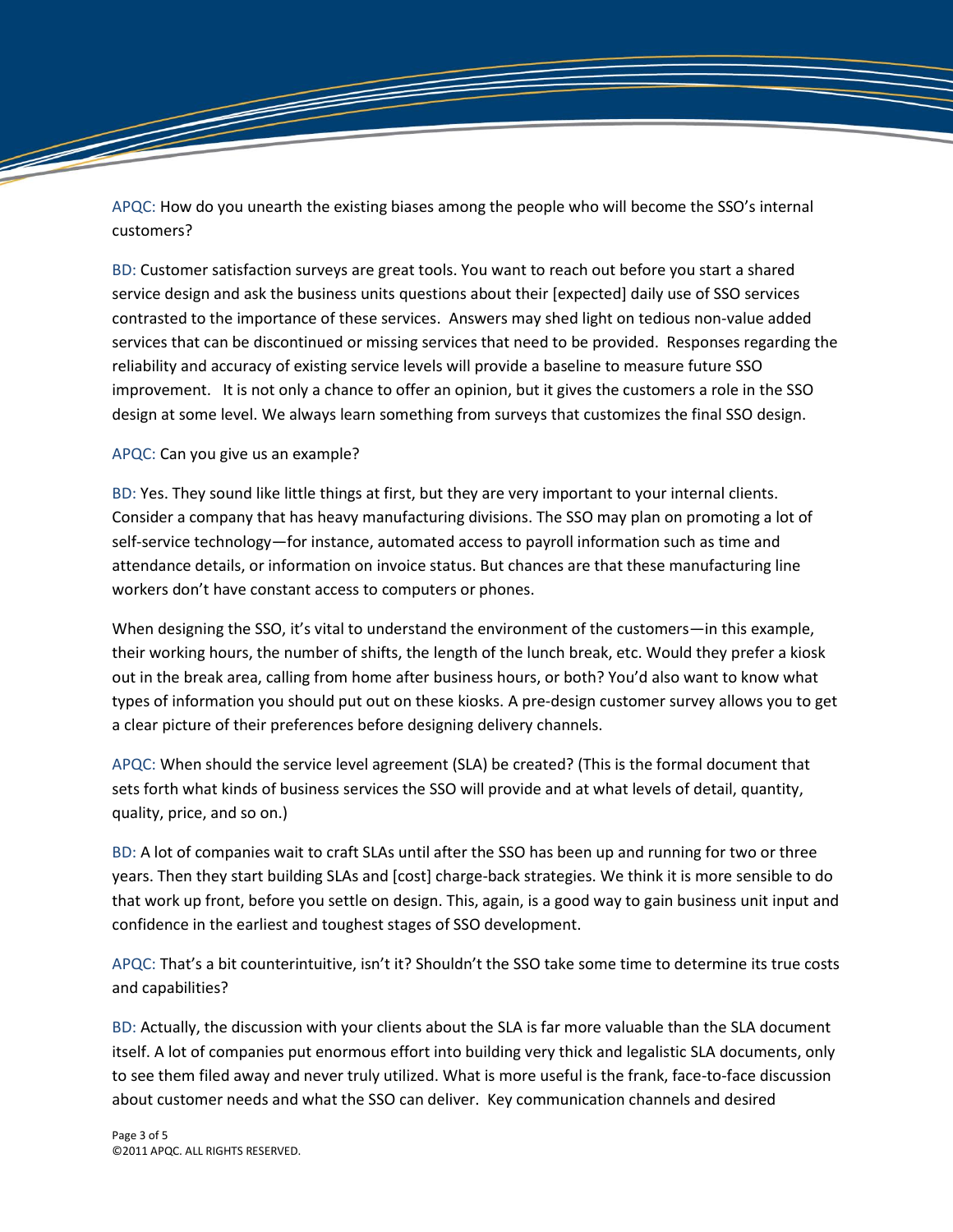behaviors should be documented in an SLA, but your clients are typically not concerned with detailed procedures.

Even though that discussion can be heated, it's an invaluable opportunity to get the SSO model properly designed and ensure acceptance once you open the doors. It is also one more opportunity to pull in the business unit customers and make them feel like they're part of the design decisions. Business unit managers tend to understand that commitments to cost and capability are untested when an SSO is launching. They understand that adjustments may be required. And, typically, they would prefer an SSO miss a target and explain why versus making no commitment at all.

APQC: What aspects of design must be weighed by a company that is just starting down the road to shared services? How to decide, for example, whether to put just one function—say, finance—in an SSO or whether to build a model that could house multiple functions at some point?

BD: Theoretically, you could set out to create the "Nirvana" of shared service operations—with one global, multifunctional shared service group located in a low-cost area. Technically, there is nothing to keep a company from achieving this vision. But, in practice, there are hundreds of reasons that put that ideal state beyond immediate reach. After all, you really want two things: sound planning and careful thought that together lead to appropriate phasing. It's important to ask a few key questions right up front in the design, such as:

- 1) What services add value to the organization, and where are the consumers of these services?
- 2) What locations offer available talent and real estate?
- 3) What's the longer-term IT road map, and how does this impact your plans for an SSO?
- 4) Where are the heaviest and lightest pockets of resistance?
- 5) What options offer the best business case and the best return on investment?
- 6) For global SSO, are there laws or cultures that inhibit the ability to standardize?

If you can address questions such as these one by one, and back your answers with data, the right path for your particular organization will begin to present itself. The answers will help you to decide whether you're looking at a single-function shared service operation or a multiple-function shared service operation. They will help you decide whether to create regional shared service groups or one global shared service group. They will help you to determine what's on the table for outsourcing and what makes sense to do in-house. You'll begin to see whether it makes sense to embark on a green-field operation or to leverage an existing group that already has good talent to offer.

## APQC: Who gets to answer those questions?

BD: The SSO program champions should take the first shot. Once you have developed the first set of answers, then you want to test them on both strategic and tactical thinkers in the corporate offices and business units. As you might expect, inviting too many people to answer broad questions with a blank

<u> The Contract of the Contract of the Contract of the Contract of The Contract of The Contract of The Contract of The Contract of The Contract of The Contract of The Contract of The Contract of The Contract of The Contract</u>